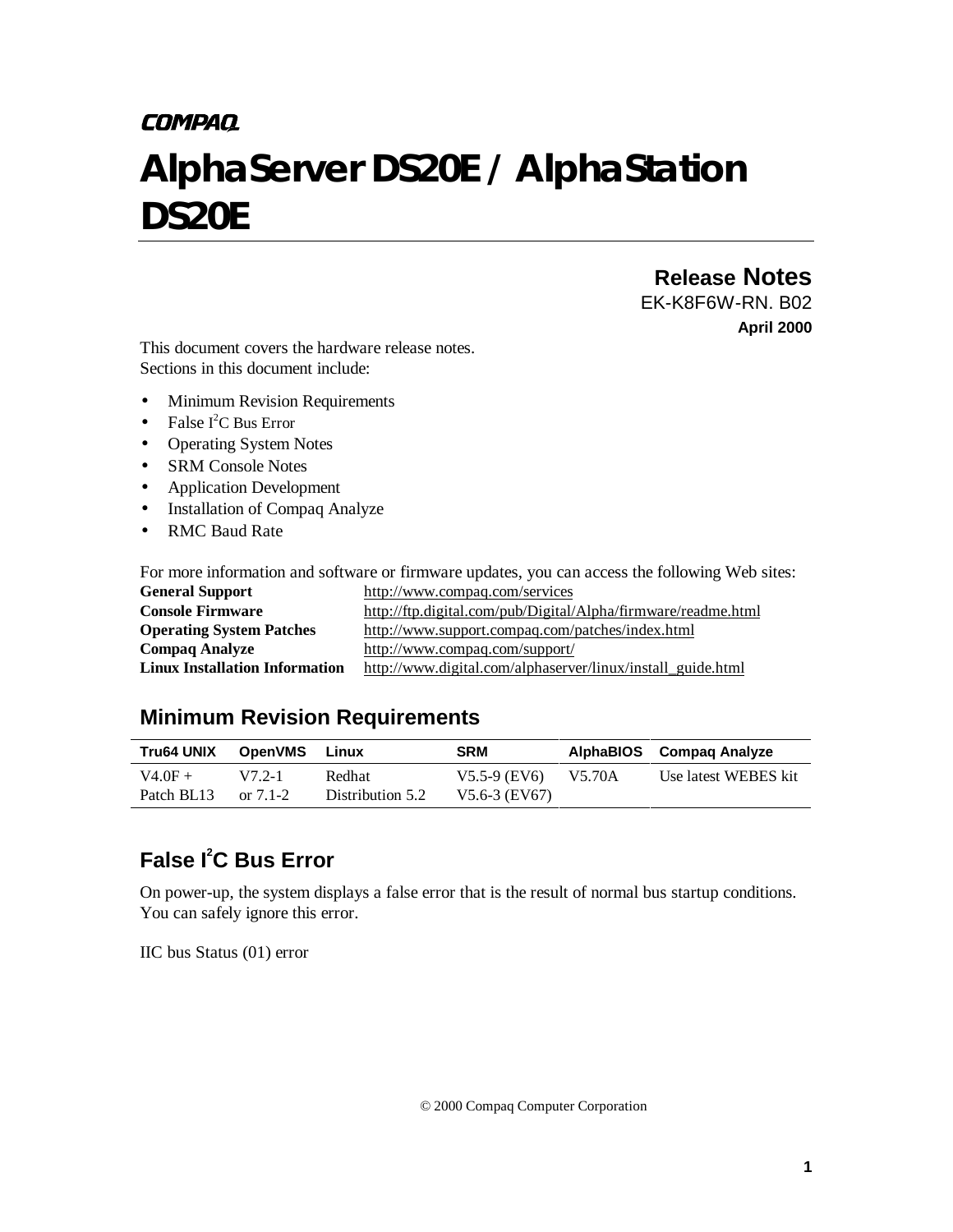# **Operating System Notes**

## **Tru64 UNIX**

The following issues apply to systems using the Compaq Tru64 UNIX operating system.

## • **The Tru64 UNIX system log may indicate an error reading environmental status.**

This is caused by an access conflict on the maintenance bus. This is normal behavior and does not require any action.

## • **System fan failures may log incorrectly.**

When system fan 0 or 1 fails, Tru64 UNIX logs the error as an uncorrectable event (682). The correct entry type should be a correctable event (688). A patch for this problem will be forthcoming. Check the operating system patches Web site.

## • **After a redundant power supply is installed, additional events may log incorrectly.**

After a third power supply is installed, error events may not be reported accurately. For example, a redundant power supply failure might be reported as uncorrectable (682) when it should be reported as correctable (687).

## • **Ignore the "platform not known" error messages on boot.**

Version V4.0F of Tru64 UNIX supports DS20E systems. Therefore, you can ignore the following error messages, which occur on boot.

Platform DS20E not known to Tru64 UNIX V4.0F. kn600\_get\_func\_supported(): Unrecognized KN600 member\_id: 0x8 Forcing defaults: Power Management not supported Server Management not supported 2 PCI busses configured

## • **Adaptec devices and the USB are not supported by Tru64 UNIX V4.0F.**

Tru64 UNIX V4.0F does not support the integrated Adaptec devices or the USB on the DS20E. You may get error messages.

## **OpenVMS**

The following issues apply to systems using the Compaq OpenVMS operating system.

- **The OpenVMS operating system does not support the integrated Adaptec devices or the USB on the DS20E.**
- **In DS20E systems with fewer than three power supplies, OpenVMS incorrectly reports a redundant power supply failure whenever an environmental interrupt occurs.**

In DS20E systems with only two power supplies, OpenVMS may incorrectly display an OPCOM message indicating a redundant power supply failure. This occurs because the operating system fails to check the power supply present bits to validate an indication of a power supply failure. The correct analysis for the environmental event can be determined by examining the environmental event errorlog entry in the system errorlog file.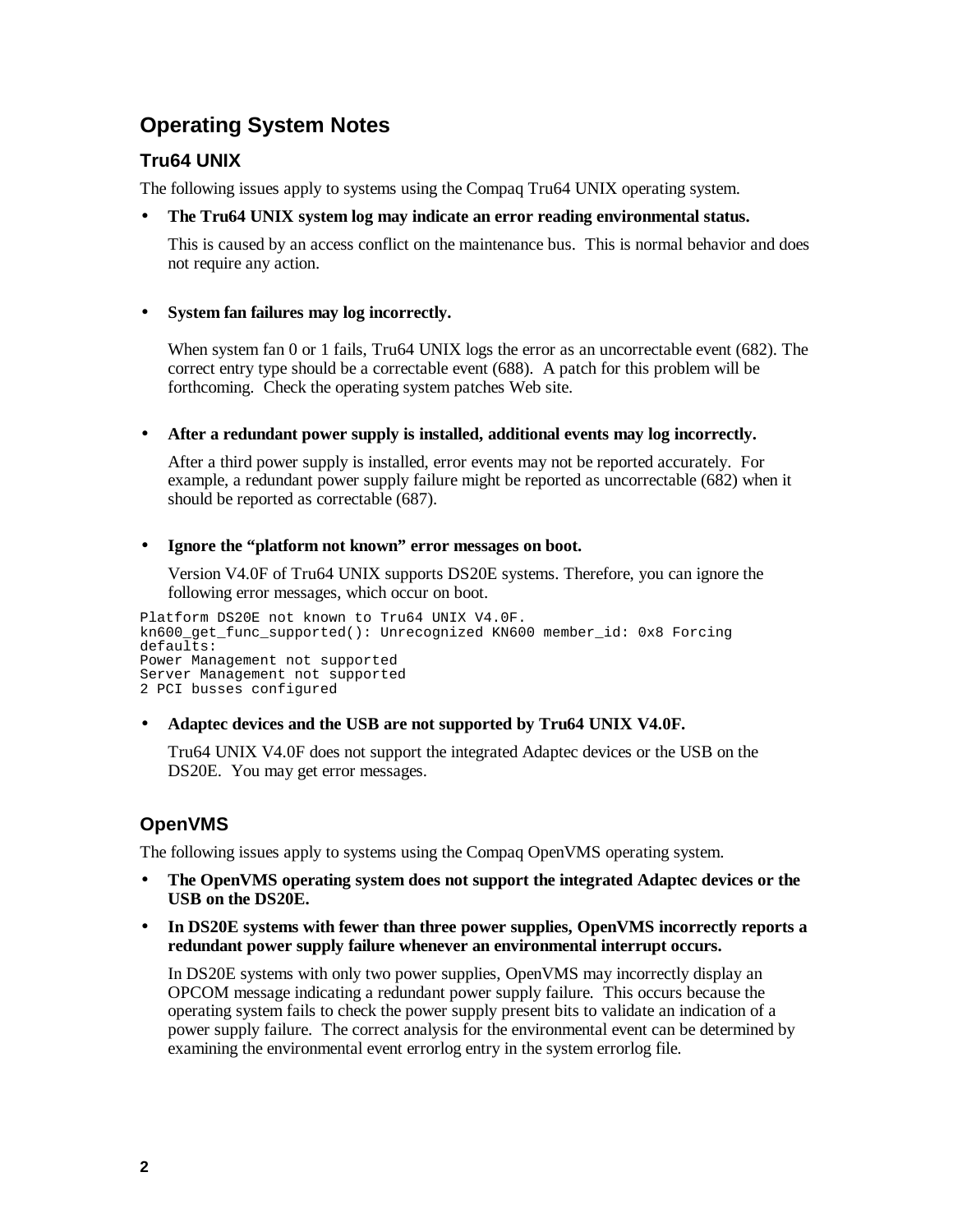## **SRM Console Notes**

## **Console display**

## **The console may list devices not supported on the system.**

The USB and the Adaptec controller are listed in the console **show config** command display, but they are not supported on the DS20E.

#### **show power command**

#### **The SRM show power command produces a false report after reinsertion of a power supply.**

Because there is only one signal wire coming from the power supply (DC\_OK), the logic cannot tell if the supply is missing or bad. Therefore, at times, a false error will occur.

In a system with non-redundant power supplies (either PS0 and PS1 or PS0 and PS2), incorrect status is displayed by the **show power** command when one power supply is removed, then reinserted. (This error does not occur with power supplies in PS1 and PS2.)

#### **Example:**

```
>>> show power
             PS0 Good
             PS1 Good
             PS 2 empty
Remove power supply 0 (PS0), then SHOW POWER displays
       >>> show power
             PS0 Bad
             PS1 Good
             PS 2 empty
Reinsert PS0 then
       >>> show power
             PS0 Good
             PS1 Good
```
PS 2 **Bad**

In this example, PS2 is being falsely reported as bad; it should still display as empty. The same results occur with PS1 empty instead of PS2.

**Fix:** To clear this false error, turn the system off then on again. The SRM console will then recognize a new power supply configuration and report it as good.

If after power cycling, the power supply is still reported by the hardware as bad, replace the power supply. A faulty power supply will continue to report as bad after power cycling.